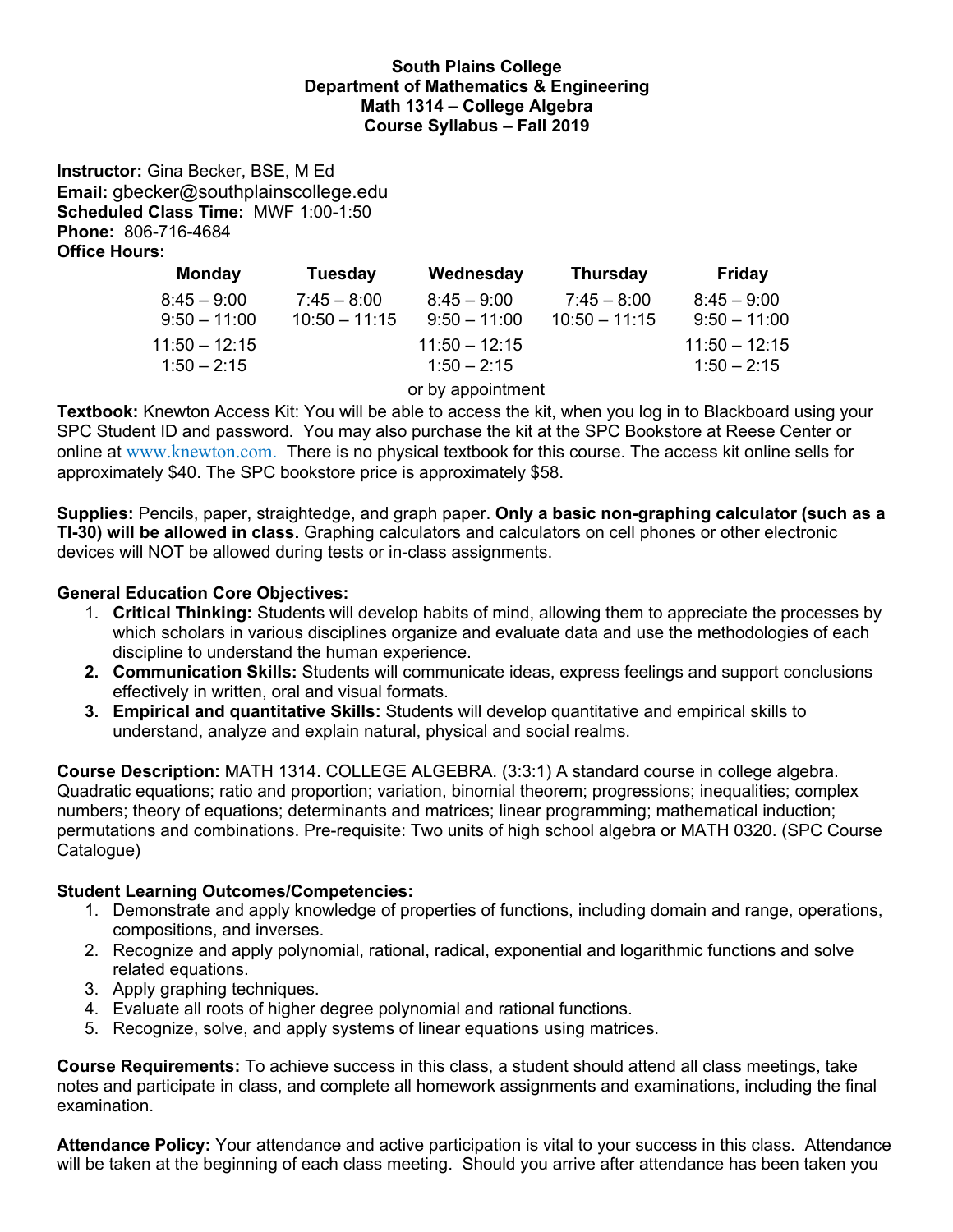will be marked as tardy for that class. Two tardies will be considered as one absence. Leaving class early will be counted as a tardy. If you exceed 5 absences during the course of the semester, you may be dropped from this course with a grade of X or F.

**Course Expectations:** Attend class, be on time, do homework, and be prepared to participate. Turn off and put away all electronic devices when you enter the classroom and keep off for the duration of the class.

### **Assignments and Grading:**

Homework assignments will be given daily. For best results, work each problem on lined notebook paper. Enter your answer. If you are unsure of the answer, select the More Instruction button. **Each assignment is due by 11:00 pm on the next class day.** Any incomplete assignment will receive partial credit. Each homework assignment is worth 0.2 points.

Quizzes will be given weekly on non-exam weeks and no makeup quizzes will be offered. Each quiz is worth 1 point. Missing a quiz will result in 0 points for that quiz.

Exams: Your course grade will include four exams. Each exam will be worth 15 points and the final comprehensive exam will be worth 20 points. Your final exam grade will take the place of your lowest exam grade, if it is a higher score and you have fewer than 3 zeroes.

Your final point value will determine your letter grade for this class and will be determined by the following scale:

| A - 90-100 | D - 60-69 |
|------------|-----------|
| B - 80-89  | F - 0-59  |
| C - 70-79  |           |

**Tutoring:** Students may obtain free tutoring through the Learning Center in Holden Hall.

**Classroom Civility:** Students are expected to be respectful of their fellow classmates and maintain a classroom environment that is conducive to learning. Turn off all cell phones and other electronic devices before entering the room. The instructor reserves the right to ask a student to leave if his/her cell phone is left on and disrupts the class. Refrain from using offensive language, tobacco or vape products, or otherwise being disruptive in class. Food and/or drinks are NOT allowed in the classroom.

**Academic Honesty:** Students are expected to uphold the ideas of academic honesty. Academic dishonesty includes, but is not limited to, cheating on tests, collaborating with another student during a test, copying another student's work, using materials not authorized, and plagiarism. Students who do not follow the academic honesty policy will receive a grade of zero for the assignment, and may be dropped from the course with an F, or face possible suspension from the college. *Math apps, smart phones, smart watches and* graphing calculators are not allowed in this class.

**Equal Opportunity:** South Plains College strives to accommodate the individual needs of all students in order to enhance their opportunities for success in the context of a comprehensive community college setting. It is the policy of South Plains College to offer all educational and employment opportunities without regard to race, color, national origin, religion, gender, disability or age.

**Diversity and Learning Environment:** In this class, the teacher will establish and support an environment that values and nurtures individual and group differences and encourages engagement and interaction. Understanding and respecting multiple experiences and perspectives will serve to challenge and stimulate all of us to learn about others, about the larger world and about ourselves. By promoting diversity and intellectual exchange, we will not only mirror society as it is, but also model society as it should and can be.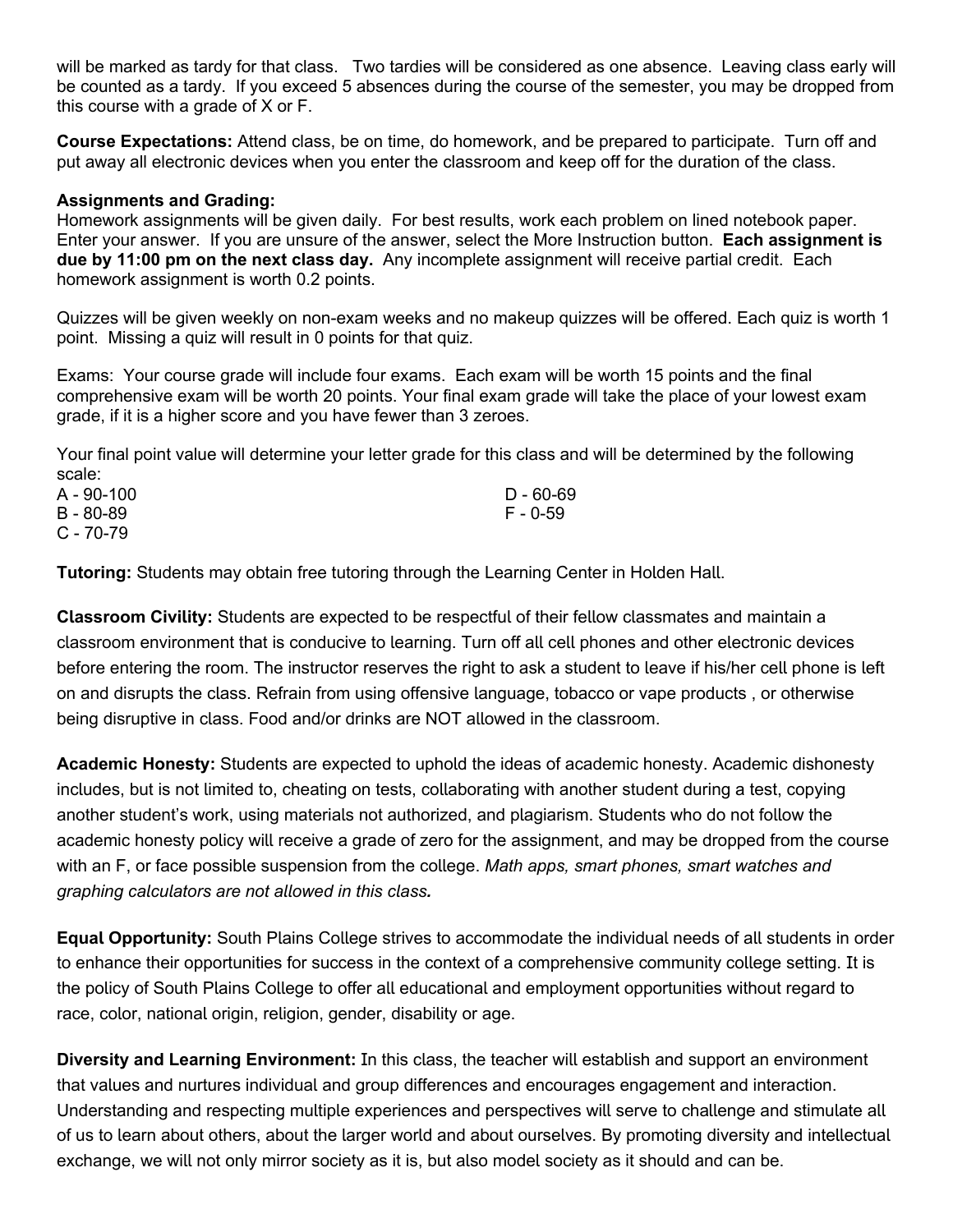ADA Accommodation: Students with disabilities, including but not limited to physical, psychiatric or learning disabilities, who wish to request accommodations in this class should notify the Special Services Office early in the semester so that the appropriate arrangements may be made. In accordance with federal law, a student requesting accommodations must provide acceptable documentation of his/her disability to the Special Services Coordinator. For more information, call or visit the Special Services Office in Reese Center Building 8, 806-716-4675 or call or visit the Disability Services Office in the Student Health & Wellness Office, 806-716-2577.

**Campus Concealed Carry:** Texas Senate Bill - 11 (Government Code 411.2031, et al.) authorizes the carrying of a concealed handgun in South Plains College buildings only by persons who have been issued and are in possession of a Texas License to Carry a Handgun. Qualified law enforcement officers or those who are otherwise authorized to carry a concealed handgun in the State of Texas are also permitted to do so. Pursuant to Penal Code (PC) 46.035 and South Plains College policy, license holders may not carry a concealed handgun in restricted locations. For a list of locations, please refer to the SPC policy at: (http://www.southplainscollege.edu/human\_resources/policy\_procedure/hhc.php) Pursuant to PC 46.035, the open carrying of handguns is prohibited on all South Plains College campuses. Report violations to the College Police Department at 806-716-2396 or 9-1-1.

**Sexual Misconduct:** As a faculty member, I am deeply invested in the well-being of each student I teach. I am here to assist you with your work in this course. If you come to me with other non-course-related concerns, I will do my best to help. It is important for you to know that all faculty members are mandated reporters of any incidents of sexual misconduct. That means that I cannot keep information about sexual misconduct confidential if you share that information with me. Dr. Lynne Cleavinger, the Director of Health & Wellness, can advise you confidentially as can any counselor in the Health & Wellness Center. They can also help you access other resources on campus and in the local community. You can reach Dr. Cleavinger at 716-2563 or lcleavinger@southplainscollege.edu or go by the Health and Wellness Center. You can schedule an appointment with a counselor by calling 716-2529.